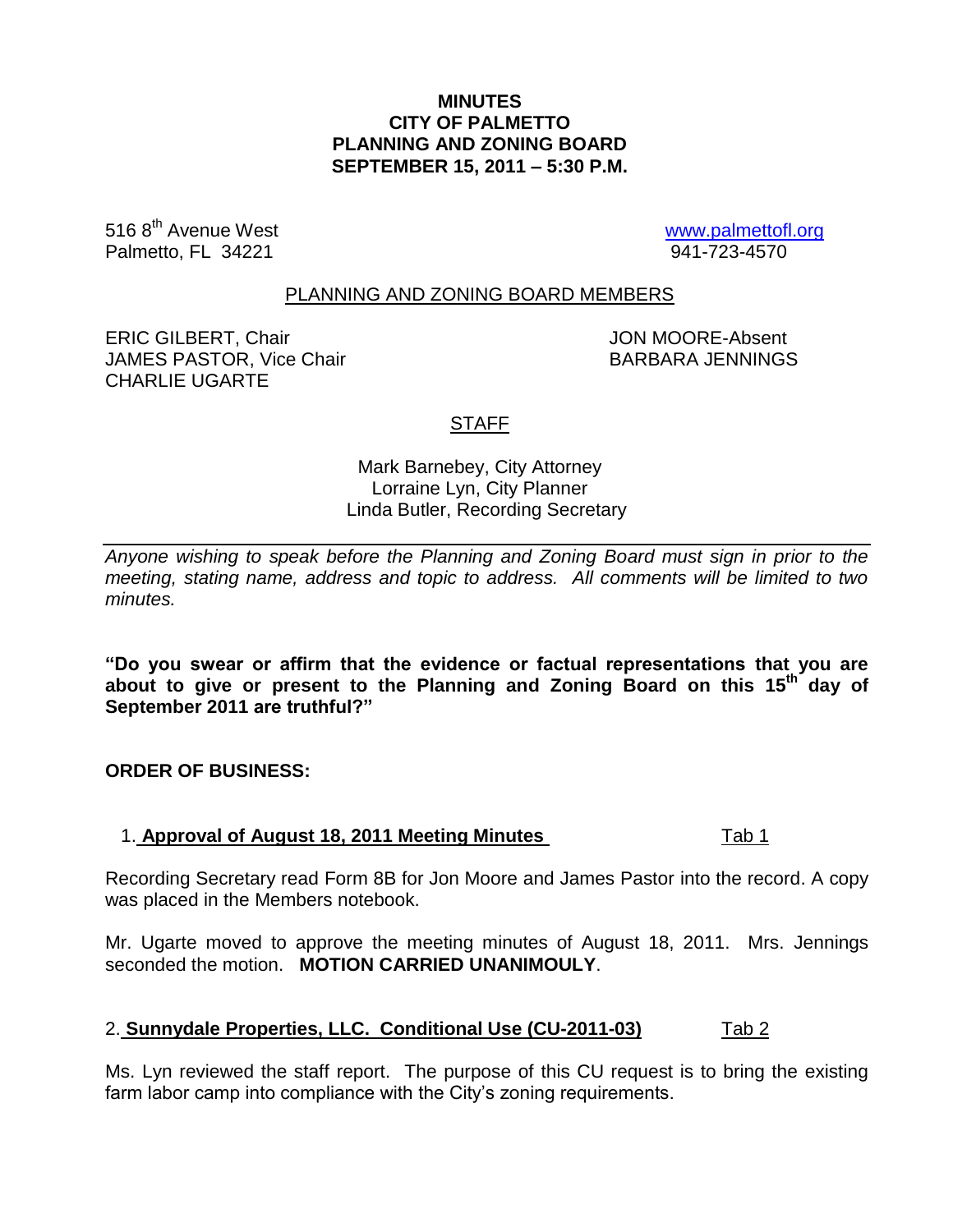City of Palmetto Planning & Zoning Board September 15, 2011 Page **2** of **8**

The City's Zoning ordinance permits small (less than 10 units) and large (more than 10 units) farm labor camps only within the RM-6 zoning district as a Conditional Use.

In 2008, the city reviewed and approved the annexation of the subject property into the City, the plan amendment from County Res-9 to City Res-10 and the rezoning from County GC to City RM-6. The subject property is connected to City water and sewer and has operated as a farm labor camp at this location but without state Department of Health approval.

This Conditional Use proposal for a farm labor camp does not comply with most dimensional requirements since the structures on the subject property were built between 1954 and 1955 (per Property Appraiser's information) in the County. The density of the farm labor camp exceeds the maximum density of 10du/ac of the Plan category and the RM-6 zoning district. The density is currently13.6 du/ac.

The Code requires screening and buffering when the adjacent use is less intense to minimize adverse impacts on surrounding land uses. In this case, the adjacent use, located to the west, is the same multi-family use.

Staff is recommending approval of the proposed conditional use permit for the following five reasons:

- 1. The proposed CU is for an existing use that has operated for years in both the County and the City. The applicant is making a good faith effort to comply with City requirements after annexing into the City and connecting to public water and sewer;
- 2. The proposed use for residential purposes is compatible with surrounding multi-family residential uses in an area zoned for general commercial;
- 3. The location is suitable for the proposed farm labor camp use which will be permitted and monitored through the State Department of Health for sanitation and health standards if approved.
- 4. The proposal is consistent with the City's Zoning Ordinance and meets the conditional use standards,
- 5. The proposal is consistent the Palmetto 2030 Comprehensive Plan which recognizes a need for such uses.

Ms. Lyn stated the State Department of Health does bi-annual inspection of these types of uses.

Mrs. Jennings asked if the conditional use is approved without putting a buffer requirement as a stipulation at the time of approval, can we go back and require it later. Ms. Lyn stated a buffer requirement has to be imposed at the time of approval or if the project were to expand requiring additional review.

Open to the applicant

 Fritz Stauffacher, Safety and Compliance Director presented photos of the units stating that the units are maintained and kept up. Laborers come in twice a year. The site is kept up to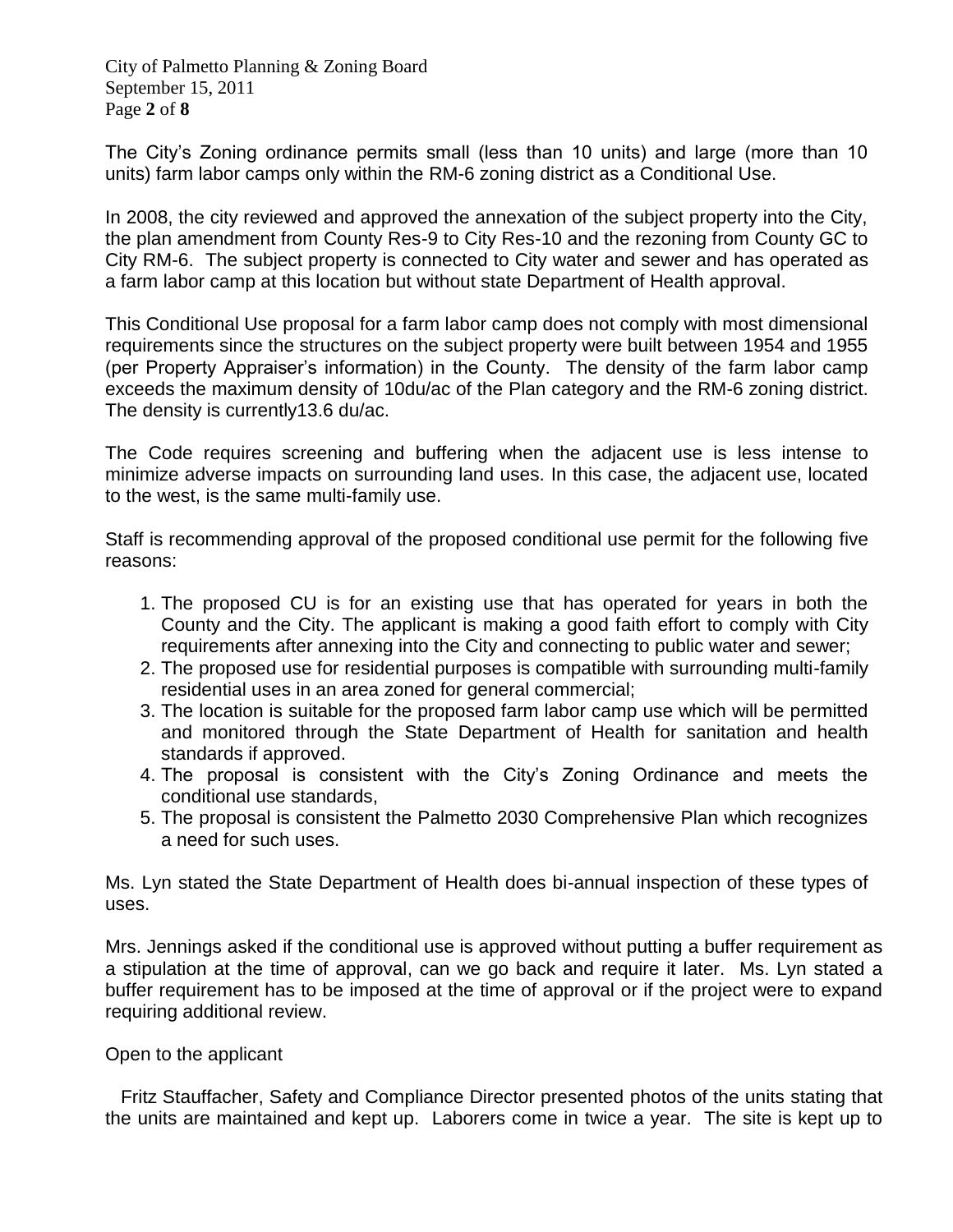City of Palmetto Planning & Zoning Board September 15, 2011 Page **3** of **8**

code; they have never had trouble since they have had the site. Mr. Stauffacher stated he works closely with Code Enforcement.

Chair Gilbert asked how the tenants get around. Mr. Stauffacher stated the laborer have vehicles.

## Open Public hearing

A letter from Mr. Gary W. Sweetman, Melody Carpenter-Sweetman, Owner, 1811 Bayshore Road was read into the record.

Mr. Whiting Preston, 1509 4<sup>th</sup> St. Manatee Fruit Company stated he understands what the applicant is saying. Mr. Preston thanked Ms Lyn for the staff report as it was very informative and helped him understand what is being proposed. Mr. Preston stated his concerns. The location is surrounded by county property and he is interested in what the City will do to help protect the neighborhood. The proposed use brings a transient crowd that moves in and out. Although a lot of them are good people, it is important that the City understands the need to enhance the City and the economic needs.

Mr. Ugarte asked Mr. Preston what his recommendations would be for stipulations on the proposed application. Mr. Preston stated he would recommend buffering, the maintenance and upkeep of the property, and he would not like to see or recommend the expansion of the project.

Mr. Edward Stanbrosky, manager of adjacent property, echoed the same concerns that Mr. Preston had, stating that buffering is a big issue. He has only owned the property next door for 4 months.

Chair Gilbert closed public hearing.

#### Rebuttal

Mr. Stauffacher addressed the letter that was read into the record regarding the Federal Immigration Code, stating these are not H-2A workers, they are documented worker. Also Mr. Stauffacher stated he is not opposed to putting up a buffer, whether its trees or a fence since he's had problems with residents from the adjacent apartment coming across. A manager is always on duty and the units are run just like an apartment complex.

Mr. Barnebey asked the number of units on site. Mr. Stauffacher stated there are 12, with one being a manager unit. There are a maximum of 50 people total that would be living there at any time.

Mr. Barnebey inquired of staff regarding the density. It was noted that the site exceeds density.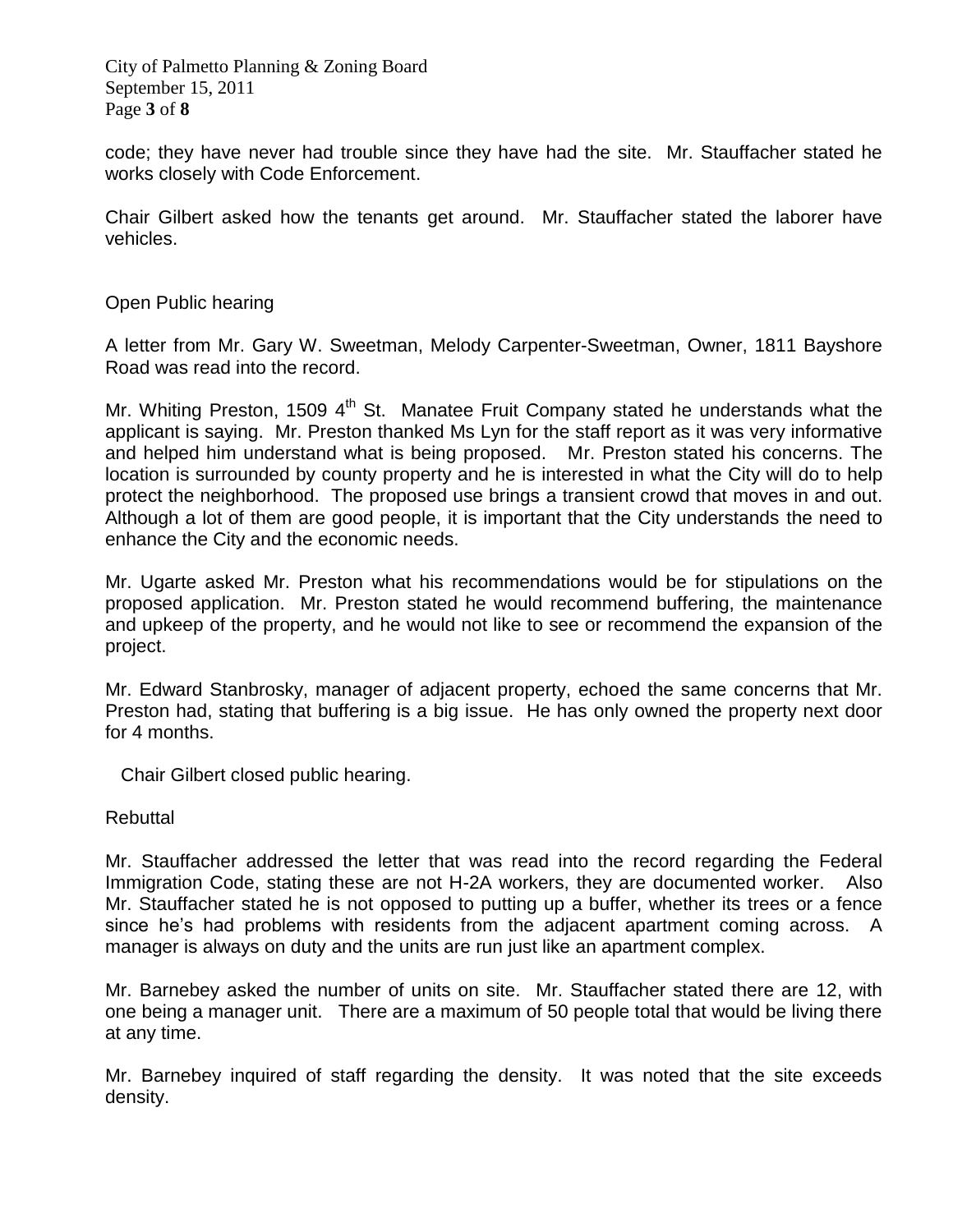City of Palmetto Planning & Zoning Board September 15, 2011 Page **4** of **8**

Mr. Stauffacher stated density was not an issue when the site was annexed. It was a farm labor camp at the time of annexation and \$120,000 was paid to hook up to the City's utilities and that is not a small price. The site will not expand.

For clarification, Chair Gilbert stated we are trying to make legal what is already there.

Ms. Lyn stated yes in a sense, these units were never permitted before, but a permit is pending from the State. If a conditional use permit is granted, the site will be monitored more closely by the State.

Ms. Jennings asked if there are other farm labor camps permitted in the City. Ms. Lyn stated no, there isn't any conforming to the City's regulations, but there are some in the City that are permitted by the state. None are zoned RM-6, which is the only zoning district that allows farm worker housing with a CU in the city. Sunnydale Properties is putting forth a good faith effort in trying to obtain a conditional use permit and become legal with the City.

Mr. Ugarte stated there are current migrant camps that are in the City limits but just not legal according to the code. This project is trying to become legal and that is commendable. The question is what can make migrant camp compatible to the surrounding area? It always goes back to maintenance. How well can we control that? Can you make maintenance a condition on the particular owner? Mr. Barnebey stated the owner should not matter because the property can be sold at any time. The condition will run with the land unless a time frame is placed on it. The property will be covered by property maintenance code.

Mrs. Jennings moved to recommend approval of Sunnydale Properties, LLC., CU-2011-03 and commended the applicant for the attempt to make this legal and added the following stipulation: a 6ft high opaque fence or decorative wall be installed on the north and west side of the property within 90 days of obtaining approval. Mr. Ugarte seconded. **MOTION CARRIED UNANIMOUSLY.**

# 3. **Waste Services of Florida Inc., (WSI) Annexation, Plan Amendment, Rezone, (AN-PA-Z-2011-05).** Tab 3

Ms. Lyn reviewed the staff report. The subject properties consists of two platted lots, located on the south side of Oakwood Avenue between Canal Road and 18th Avenue Drive E in a predominantly industrial area south of  $17<sup>th</sup>$  Street. These two lots were acquired by the applicant, Waste Services of Florida, Inc. (WSI) for expansion of the existing transfer station for construction and demolition waste and debris. WSI properties consisting of 6.8 acres make up an enclave in the City east of Canal Road.

The subject properties are IH on the County's Plan in which light and heavy manufacturing and research and development uses are permitted. The City's HCI category permits heavy commercial and industrial uses at a maximum FAR of 1.0.

The purpose of these applications is to expand the existing construction and demolition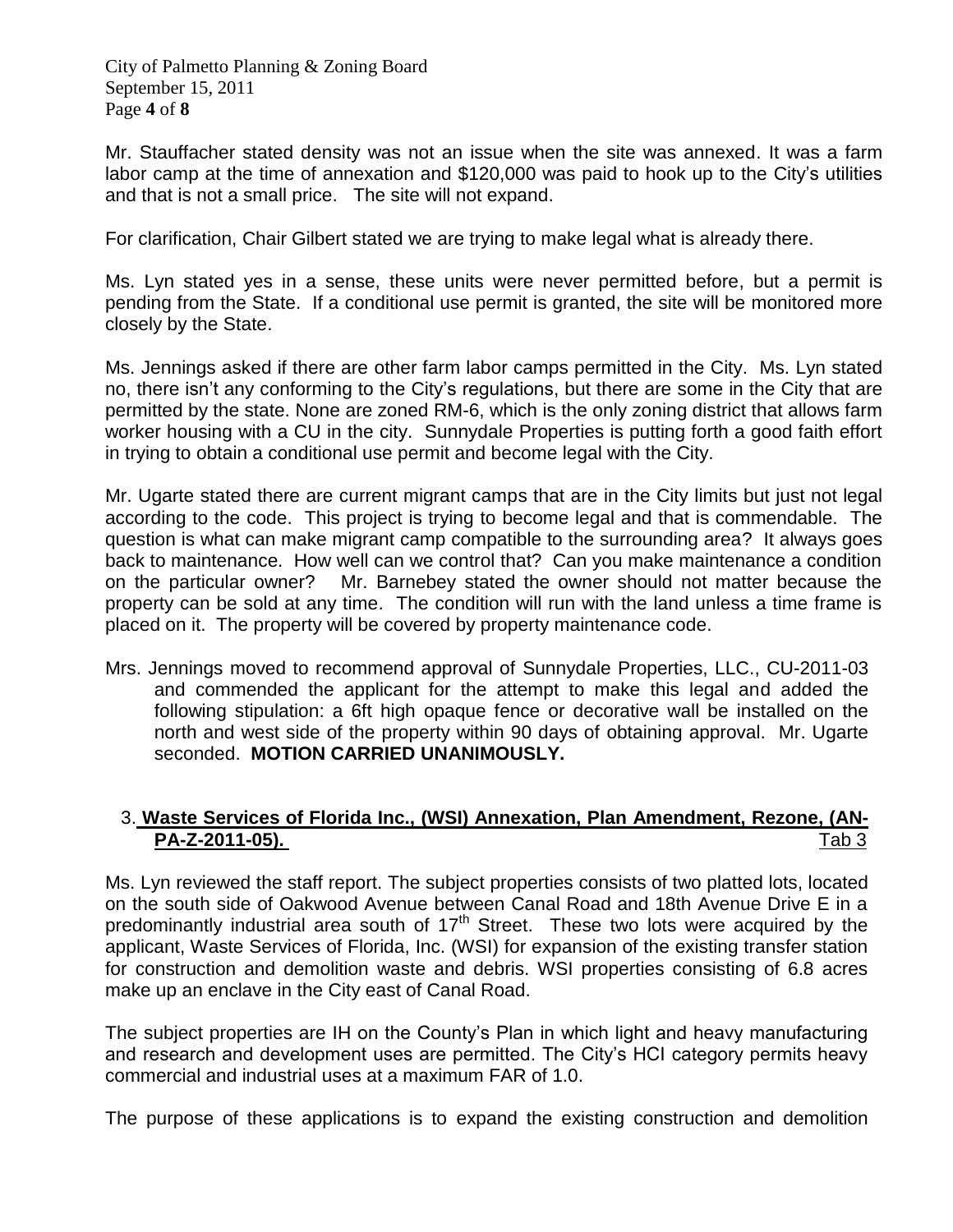City of Palmetto Planning & Zoning Board September 15, 2011 Page **5** of **8**

(C&D) transfer station and concrete crushing facility located at 1312 16th Avenue (Canal Road) that is currently operating in the City. These requests are required to add the subject property to an existing business which will increase the City's tax base in the long run. It is a logical expansion of the City limits in an industrial area for an established use currently in operation.

Staff recommends APPROVAL of the annexation, small scale plan amendment to HCI and rezoning to CHI.

David Smith and Kirk Wills, Applicant, stated they have improved the property tremendously and didn't have anything else to add but will be happy to answer questions.

There were no questions.

Chair Gilbert opened public hearing. No one came forward to speak.

Chair Gilbert closed public hearing.

Mr. Barnebey noted the annexation, plan amendment and rezone cannot be approved with conditions, they have to be approved or denied.

- Mr. Pastor moved to recommend approval of Waste Services of Florida Inc., AN- 2011-05. Mrs. Jennings seconded. **MOTION CARRIED UNANIMOUSLY.**
- Mrs. Jennings moved to recommend approval of Waste Services of Florida Inc., PA- 2011- 05. Mr. Pastor seconded. **MOTION CARRIED UNANIMOUSLY.**
- Mr. Ugarte moved to recommend approval of Waste Services of Florida Inc., Z- 2011-05. Mr. Pastor seconded. **MOTION CARRIED UNANIMOUSLY.**

# 4. **Florida Commercial Laundry Inc. Conditional Use (CU-2011-04)** Tab 4

Ms. Lyn reviewed the staff report. Florida Commercial Laundry Equipment, Inc. is a Laundromat located at 1527  $8<sup>th</sup>$  Avenue W. The Conditional Use (CU) application is for approximately 784 square feet (20% of the building square footage) of prepaid phone time sweepstakes space within the General Commercial (CG) zoning district. In addition to the Laundromat, 5% of the 4,000 square foot building is used for ice cream sales/snack shop and 5% for an office.

Phone-Sweeps, LLC is in the business of selling pre-paid long distance telephone cards within various internet café business center and vendor store-fronts. Phone-Sweeps, LLC operates promotional sweepstakes which by law are licensed and regulated by the Florida Department of Agriculture and Consumer Services.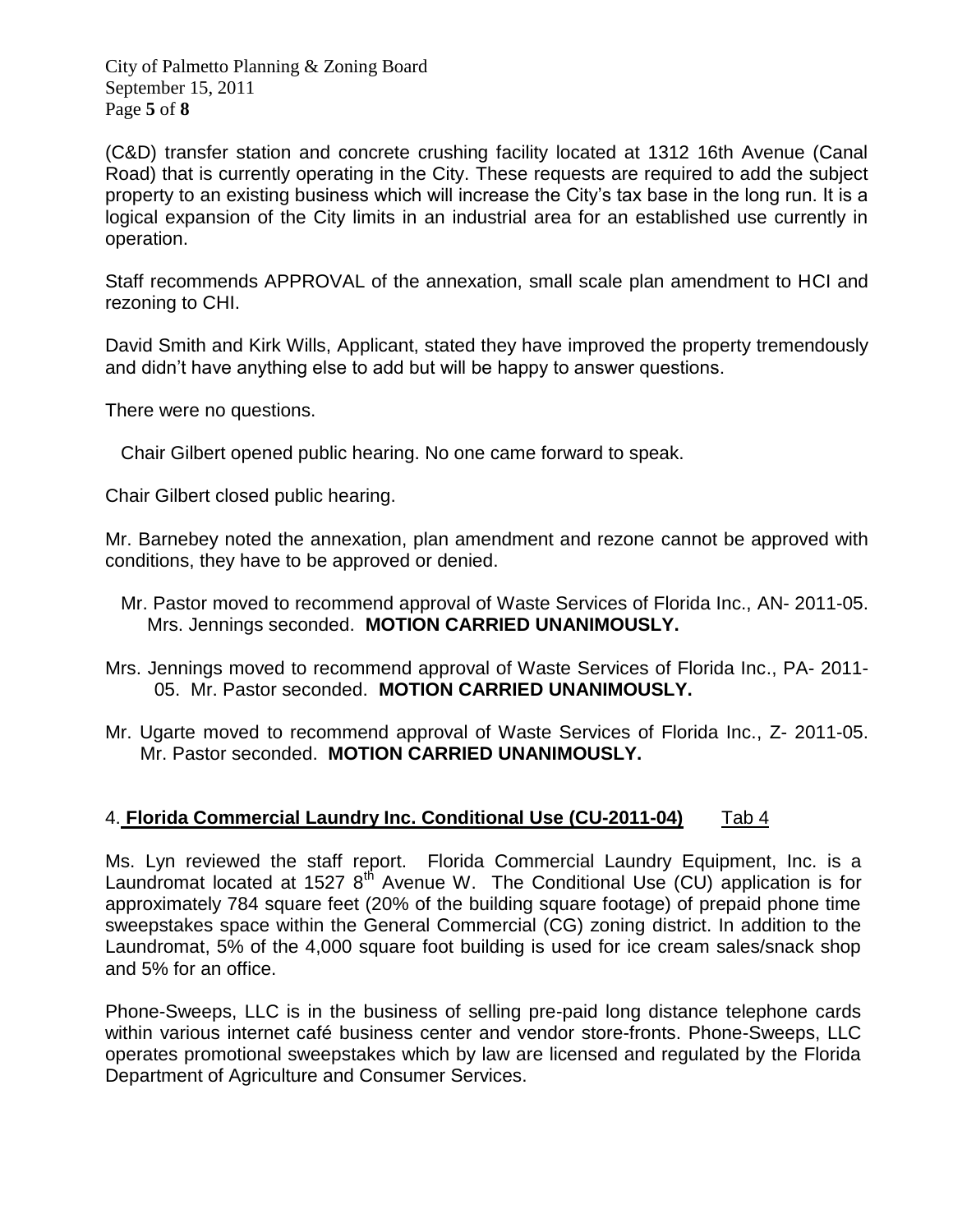City of Palmetto Planning & Zoning Board September 15, 2011 Page **6** of **8**

The proposed use is considered a Recreation and Amusement Service which is permitted only with a CU in the CG and CHI districts. The proposed use will be conducted within an existing building which has done business in the City for years. Besides the proposed use, the City Commission approved a 5 year Conditional Use permit for 870 square foot of video amusements/computer slots/games space within the CHI zoning district at Palm Plaza I located at 1035 Hasko Road on January 24, 2011.

Staff recommends the following:

- 1. The use shall be limited to selling pre-paid long distance telephone cards only;
- 2. The use shall occupy a maximum space of 784 sq. ft. which shall be limited to adults only;
- 3. Hours of operation for this conditional use shall be from 8 am to 8 pm

Mr. Ugarte asked if the hours recommended is 8 am to 8 pm or 8 am to 12 am. Ms. Lyn stated from 8 am to 8 pm. Ms. Lyn read the conditions that are included in the code for recreation and amusement services which included hours of operation from 8 am to 12 am. Mr. Honaker's hours of operation are from 7 am to 10 pm.

Mrs. Jennings asked how the stipulations will be enforced stating there's an issue of putting in stipulations on a conditional use that cannot be enforced. Ms Lyn stated that is a valid concern, but it did not take long for Code Enforcement to discover the unapproved use and close down the business.

Mr. Pastor asked if the added use will increase the required parking. Ms. Lyn stated she used the 1 space per 400 sq. ft. for other commercial uses because there is more than one use, therefore it will meet parking. Mr. Pastor asked what made code enforcement flag them. Ms. Lyn stated the facility had a sign posted which drew the attention of Code Enforcement.

Chair Gilbert asked how the "adult only" condition will be monitored if this is a Laundromat that is self service.

Mr. Pastor asked if this is illegal for a minor. Mr. Barnebey stated not as we understand the operation today according to Lt. Tyler. The police department is not aware of any illegal activity with this type of establishment.

Mr. Barnebey notes that these types of uses have caused problems in other communities which may be the reason the Commissioners placed a 5 year timeframe on a similar use in the City.

Open to the applicant:

 Marie McCaughan, PE stated the reason the applicant did not come before the Board is because the use is not a gambling facility. It is a phone card that can be checked right away by the cashier and you do not have to play the games. Ms. McCaughan addressed the following comments and concerns: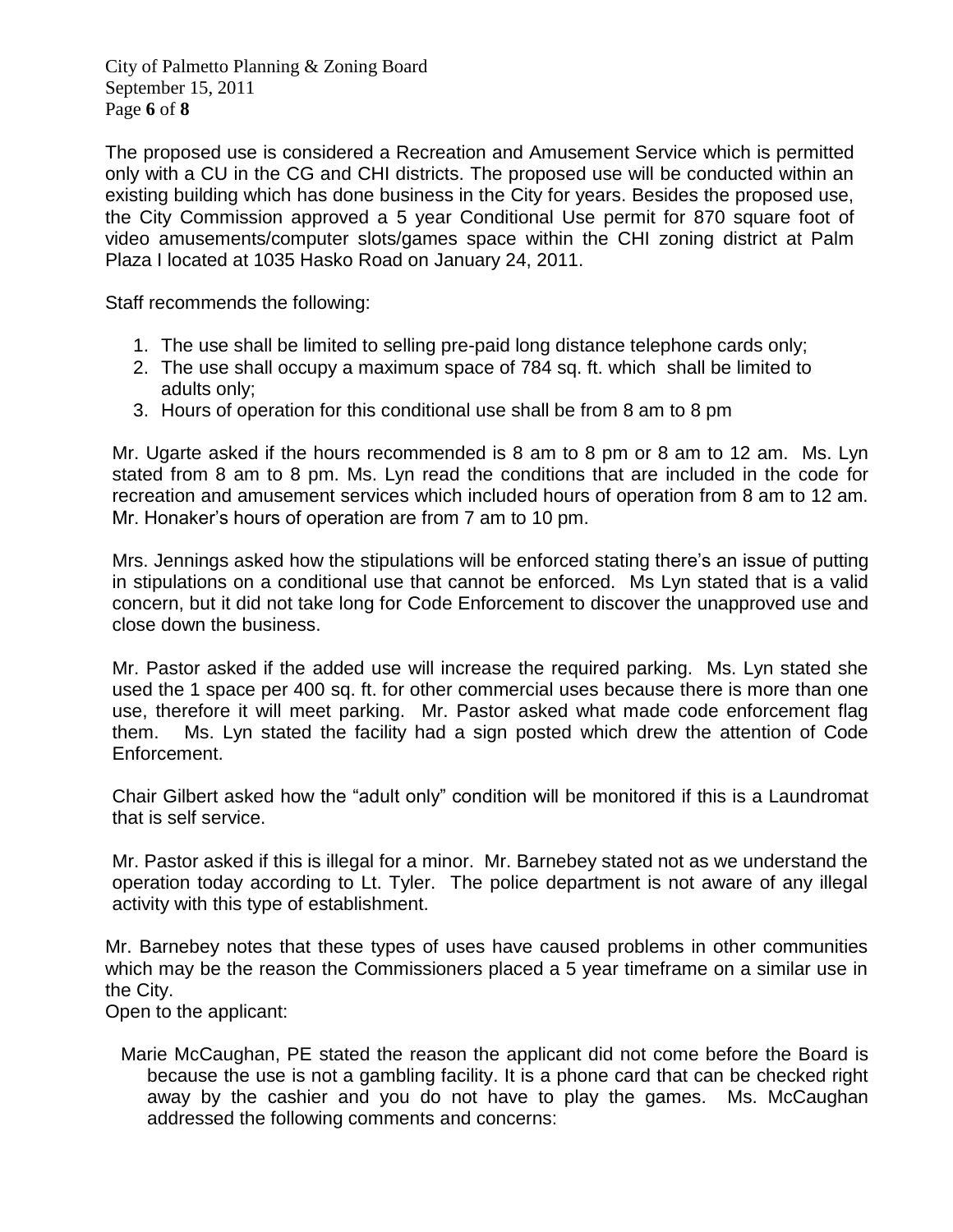City of Palmetto Planning & Zoning Board September 15, 2011 Page **7** of **8**

- Parking: parking is adequate, there are 16 spaces.
- Sign: a legal sign is already in place, the name on the sign might change.
- Permitted Uses: Ms. McCaughan stated selling pre-paid phone cards is a permitted use in the CG district.
- Hours of Operation: Ms. McCaughan requests the sweepstakes use be open the same hours as the business. Mr. Honaker will only sell the phone cards to adults.

Chair Gilbert asked for clarification, you are selling a pre-paid long distance phone card that happens to have a sweepstakes as a promotion to buying that card. Is there an internet café in the room where the terminals are located? Ms. McCaughan stated, yes to the prepaid long distance phone card question. And stated the internet café is a permitted use in the general commercial zoning district, it does not fall under the conditional use criteria, it is an allowable use just as an eating establishment, this is like a coffee shop. An internet cafe is a coffee shop with computers that are available to the public

Ms. McCaughan stated this not a gaming site. The internet café is something Mr. Honaker has in mind and would like to offer but is not being done at this time.

Ms. Lyn asked if customers can win cash. The answer is yes.

Chair Gilbert opened the public hearing

Chair Gilbert closed the public hearing

**Discussion** 

Mr. Pastor commented that if the operation is legal we don't have to stipulate a legal age.

Mr. Barnebey asked the connections of the phone cards with the computer terminals.

Ms. Paula Dumas, after being sworn stated the sale of the retail phone time is promoted through a game promotion; the terminals are a revealing system for the game promotion. All the computers are linked together though the internet and are monitored. Everyone has to be 18 years of age if they access the game terminal. There are choices given when you sit at the terminal, sweepstakes or Microsoft Open Office.

Chair Gilbert stated if someone sits down at the terminal can they access the internet. Ms. Dumas said the customer have to buy internet time. The only option offered at this time is long distance pre-paid phone card sweepstakes.

- Mrs. Jennings moved to recommend approval of CU-2011-04 with the following stipulations:
	- **1.** Limited to selling pre-paid phone time cards sweepstakes only in the 784 sq ft proposed area